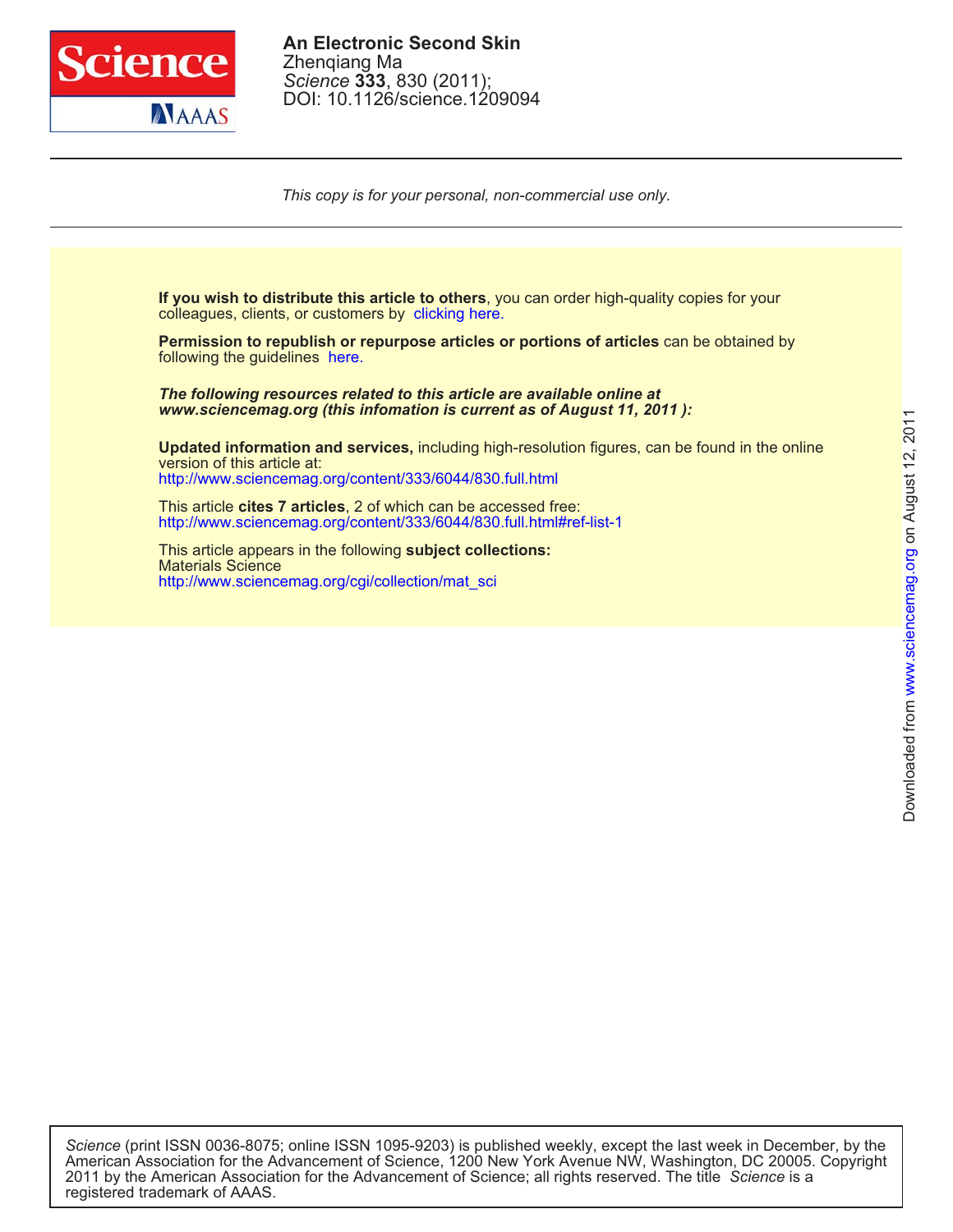for germ cell development, and the sex of the germ cells must match that of the soma for proper gametogenesis to occur (2). A key question facing researchers is how the germ line coordinates signals from the soma with its own sex chromosome constitution to achieve proper sexual identity.

Hashiyama *et al*. demonstrate that in *Drosophila*, a gene named *Sex lethal* (*Sxl*) acts as a key switch in regulating germline sex determination. Expression of *Sxl* is sufficient to allow germ cells with an XY genotype, which would normally be male, to produce eggs when they are transplanted into a female soma (ovary)—something that a male germ cell would normally never do. There are several reasons why this work is exciting. First, *Sxl* expression is able to overcome the incompatibility between a male germ line and a female soma. This offers insight into how the two distinct inputs from the germ line and soma contribute to germline sex determination. Second, the fact that *Sxl* is sufficient to activate female germline identity is interesting given that it is also the key switch gene in determining the sex of the soma  $(3)$ , yet it acts differently in the germ line. Lastly, Hashiyama *et al*. show that sex determination in the germ line occurs earlier than was thought. Previous studies showed that germ cells exhibit sex-specific behaviors and gene expression at the time they first associate with the somatic gonad (2). However, female-specific expression of *Sxl* begins much earlier (1)—as soon as the germ cells are believed to generally activate zygotic transcription (4). Thus, germ cells have a sexual identity even before they are influenced by sex-specific signals from the somatic gonad.

This exciting work raises as many questions as it answers. How is *Sxl* activated in female germ cells? Although *Sxl* expression in both the soma and the germ line is regulated by the number of X chromosomes present, it appears that the way the cell's biochemical machinery "counts" X chromosomes in the germ line differs from the way it counts them in the soma  $(5, 6)$ . Further, what are *Sxl*'s targets in the germ line? *Sxl* encodes an RNA binding protein; in the soma, it acts as a regulator of alternative RNA splicing and translation, and controls both sexual identity [by regulating *transformer* (*tra*)] and X chromosome dosage compensation (by regulating *male specific lethal 2*). However, neither of these key *Sxl* targets in the soma are important in the germ line ( *7*, *8*), indicating that *Sxl* must regulate other, unknown factors there. Hashiyama *et al*. also found that activation of *Sxl* in

male germ cells did not interfere with normal spermatogenesis; when *Sxl*-expressing male germ cells were left in a male environment (testis), they produced sperm, as observed previously (9). Thus, *Sxl* cannot feminize a germ cell in all respects, because a female germ cell is unable to make sperm in a male environment.

Compatibility between the germ line and the soma is also an issue for mammalian germ cells. In humans who are XXY (Klinefelter's syndrome), the soma is male because of the masculinizing influence of the Y chromosome. However, the presence of two X chromosomes is incompatible with male germline development and these individuals are sterile; their testes have severely reduced germline characteristics, including loss of premeiotic spermatogonia and spermatogonial stem cells ( *10*). This defect is due to the number of X chromosomes in germ cells; any foci of spermatogenesis observed in these patients are from germ cells that have lost one X chromosome ( *11*, *12*). Germ cell defects are also seen in females with Turner's syndrome, which is characterized by the presence of only a single X chromosome (XO)  $(13)$ . Although recent studies have identified signals by which the somatic gonad influences germline sex determination in mammals, how the sex chromosome constitution affects this process remains unknown.

The appearance and function of sperm and egg are similar throughout the animal kingdom, which suggests that the process of germline sexual development may be highly conserved. Thus, a better understanding of how germline sexual identity is regulated by the soma, and by the germ line's own sex chromosome constitution, will have far-reaching implications for our knowledge of animal development and human fertility. Hashiyama *et al*. have now brought us one step closer to this goal.

- 1. K. Hashiyama, Y. Hayashi, S. Kobayashi, *Science* 333,<br>885 (2011) 885 (2011).
- 2. S. M. Murray, S. Y. Yang, M. Van Doren, *Curr. Opin. Cell Biol.* 22, 722 (2010).
- 3. T. W. Cline, *Dev. Biol.* 72, 266 (1979).
- 4. M. Van Doren, A. L. Williamson, R. Lehmann, *Curr. Biol.*
- 8, 243 (1998). 5. M. Steinmann-Zwicky, *Development* 117, 763 (1993).
- 6. B. Granadino, P. Santamaria, L. Sánchez, *Development*
- 118, 813 (1993). 7. J. L. Marsh, E. Wieschaus, *Nature* 272, 249 (1978).
- 
- 8. D. Bachiller, L. Sánchez, *Dev. Biol.* 118, 379 (1986).
- 9. J. H. Hager, T. W. Cline, *Development* 124, 5033 (1997).
- 10. A. M. Wikström, L. Dunkel, *Horm. Res.* 69, 317 (2008).
- 11. R. B. Sciurano *et al*., *Hum. Reprod.* 24, 2353 (2009).
- 12. M. Bergère *et al*., *Hum. Reprod.* 17, 32 (2002). 13. K. Reynaud *et al*., *Fertil. Steril.* 81, 1112 (2004).
- 14. N. Camara, C. Whitworth, M. Van Doren, *Curr. Top. Dev. Biol.* 83, 65 (2008).
- 15. M. Wawersik *et al*., *Nature* 436, 563 (2005).

10.1126/science.1210282

on August 12, 2011

www.sciencemag.org

Downloaded from www.sciencemag.org on August 12, 2011

Downloaded from

## MATERIALS SCIENCE

# **An Electronic Second Skin**

### **Zhenqiang Ma**

Small, flexible devices that attach to the skin without adhesives or gels monitor physiological signals.

In clinical health monitoring, the diagnostic machines that perform physiological<br>measurement and stimulation through<br>skin are connected to patients with wires n clinical health monitoring, the diagnostic machines that perform physiological skin are connected to patients with wires and cables. Such complicated wiring can be inconvenient and distressing for both patients and physicians. For example, a patient who may have heart disease is usually required to wear a bulky monitor for a prolonged period (typically a month) in order to capture the abnormal yet rare cardiac events. The current best electrodes are gel-coated adhesive pads. Many people, particularly those who have sensitive skins, will develop a rash, and

the electrode locations have to be constantly moved around, interrupting monitoring. Clinical physicians strongly desire more compact and even wireless health monitoring devices. An electronic skin recently developed by Kim *et al.* (1), reported on page 838 in this issue, will help solve these problems and allow monitoring to be simpler, more reliable, and uninterrupted. These devices were made through "transfer printing" fabrication processes that create flexible versions of highperformance semiconductors that are brittle as bulk materials.

The electronic skin concept was initially developed for applications in robotics  $(2-4)$ . Robots could be provided with pressure sensing ("touch") that would allow them to grip objects securely without damaging them (the

Department of Electrical and Computer Engineering, University of Wisconsin, Madison, WI 53706, USA. E-mail: mazq@engr.wisc.edu